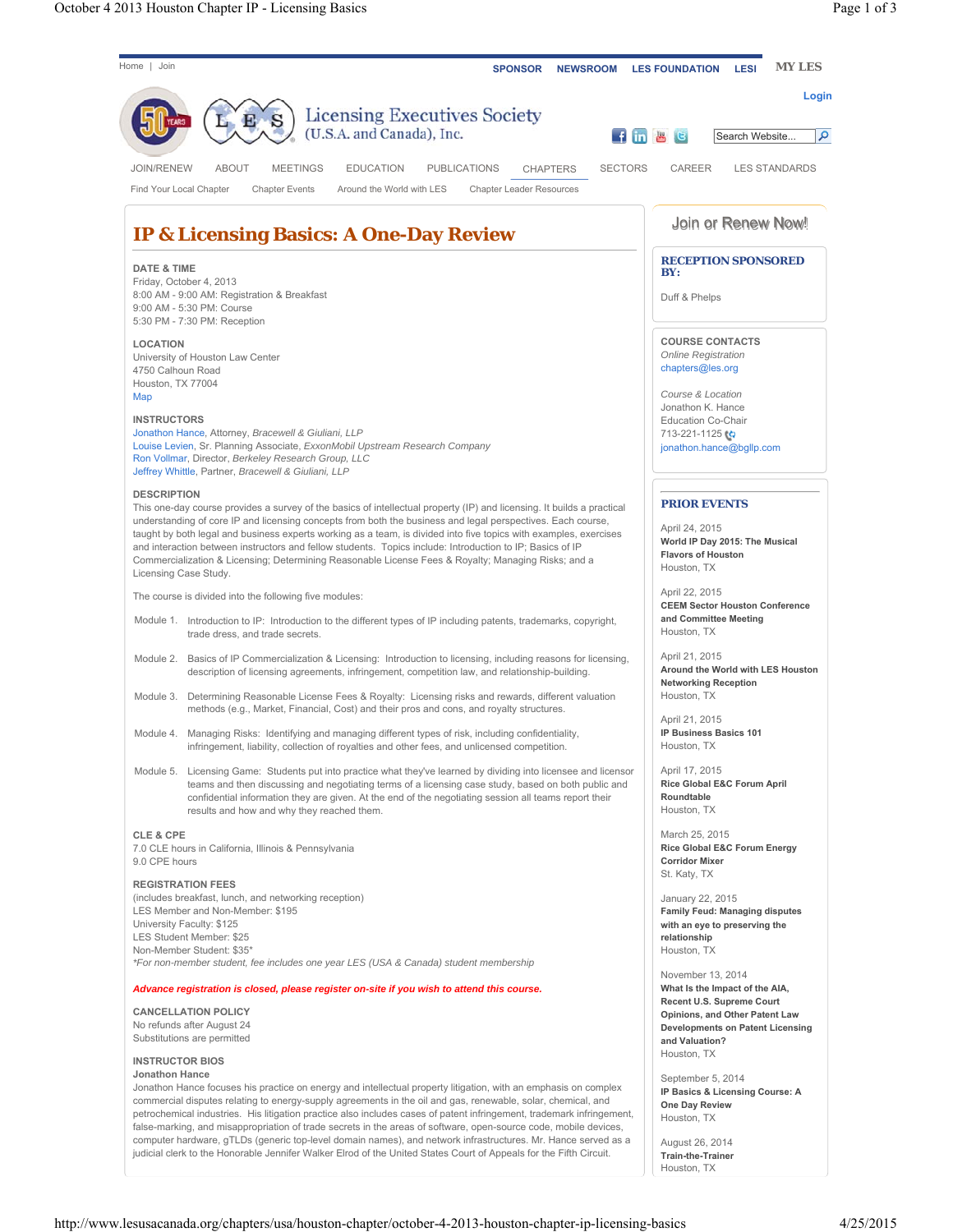Mr. Hance has a degrees from Southern Methodist University in Applied Mathematics, Computer Science, and Viola Performance and J.D. from Washington and Lee University School of Law. He is a Certified Licensing Professional (CLP).

## **Louise Levien**

Louise Levien has worked in a diverse set of assignments at Exxon and ExxonMobil in Upstream Research for over 30 years. She has performed research in Petrophysics, Geologic Modeling, and Visualization, supervised diverse research programs and held several assignments in Planning and Analysis. After working with IP from the business side of ExxonMobil for many years, Louise joined URC's Intellectual Property and Licensing group in 2007. She is responsible for IP processes, the Intellectual Property aspects of agreements and licensing transactions impacting ExxonMobil's Upstream business.

Dr. Levien has a ScB in Geological Sciences from Brown University and MS and PhD degrees in Geochemistry from Stony Brook University. She is a Certified Licensing Professional (CLP).

## **Ron Vollmar**

Ron Vollmar has experience in providing financial consulting advice to clients regarding economic damages and valuation issues in a wide variety of litigation matters, including those involving patent infringement, trade secret misappropriation, copyright and trademark infringement and related matters and has frequently served as an expert in these matters. He has also advised clients in litigation matters involving accounting and auditing and business valuation issues and fraud investigations.

Mr. Vollmar has a Bachelor of Science degree in Finance and a Master of Accountancy degree. He was a partner with PwC and is a Certified Public Accountant as well as a Chartered Financial Analyst and a Certified Fraud Examiner. He also holds designations in business valuation.

## **Jeffrey Whittle**

Jeffrey Whittle has experience representing clients in various technology-based transactions, including licenses, agreements for technology development, transfer, acquisition, joint development, product development, strategic alliance, collaboration, and product distribution, as well as various other intellectual property agreements in the software, e-commerce, energy, telecommunications, mechanical/electrical, financial, and medical industries.

Mr. Whittle also has experience representing clients in various patent, trademark, copyright and other intellectual property matters, including patent, trademark and copyright preparation and prosecution, mergers and acquisitions, due diligence investigations and opinions, strategic planning, portfolio analysis, various types of intellectual property, litigation and client counseling. Mr. Whittle is a frequent speaker and author nationally and internationally.

August 20, 2014 **Train-the-Trainer** Houston, TX

July 17, 2014 **The Ins and Outs of Funded Research** Houston, TX

April 17, 2014 **Equity Crowdfunding**

Houston, TX

February 25, 2014 **Houston Networking Event** Houston, TX

February 25, 2014 **Strategic Licensing: Advanced Skills & Tools** Houston, TX

January 16, 2014 **The Law of Fraudulent Transfers Applied to Intellectual Property** Houston, TX

October 22, 2013 **Negotiating IP Agreement—An Experiential Laboratory** Houston, TX

October 17, 2013 **Transfer Pricing Issues Related to Intellectual Property Sharing among Multi-National Affiliates** Houston, TX

October 4, 2013 **IP Basics & Licensing Course: A One Day Review** Houston, TX

July 18, 2013 **Navigating the Liability Tunnel/ Funnel** Houston, TX

## 1 2







THE IP LIFECYCLE